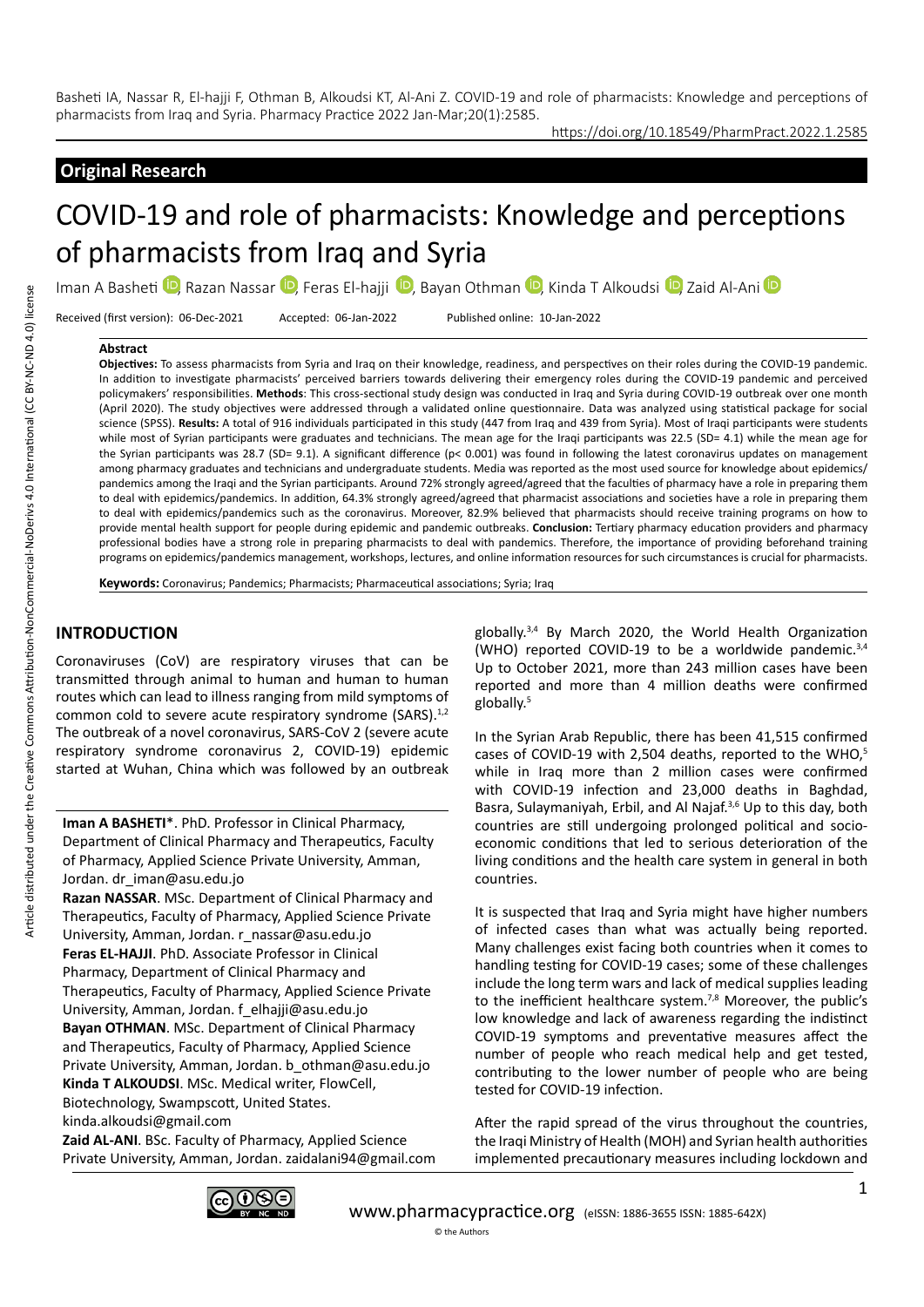https://doi.org/10.18549/PharmPract.2022.1.2585

self-quarantining to combat the spread of the virus, which imposed an additional burden on the people who suffered from poverty and lost their livelihood during the last ten-year of war.<sup>9-12</sup>

Nevertheless, Syria and Iraq remain under the threat of this pandemic, especially due to the lack of financial and human resources and the lack of preparedness of the medical sector.

All departments of the health care system including pharmacists play a crucial role in managing and hindering the spread of this pandemic. Pharmacists should be always updated on any information regarding COVID-19.<sup>13</sup> In addition, health authorities need to implement strategies in order to prepare future pharmacists to deal with pandemics such as COVID-19.14 The burden of responsibility increases since many barriers can impede the pharmacists from performing their role.<sup>14</sup> Therefore, this study was designed to assess Syria and Iraq pharmacists' knowledge, readiness, and perspectives on their roles during the COVID-19 pandemic. In addition to investigate pharmacists' perspectives on the role of the educational institutes and professional pharmacy associations in supporting them to take on new roles during COVID-19 pandemic and to identify any barriers hindering them from optimally delivering their responsibilities.

### **METHODS**

#### **Study design and participants**

This descriptive cross-sectional study was conducted in Iraq and Syria during COVID-19 outbreak over one month (April 2020). The study objectives were addressed through an online survey developed by the research team, assessing Iraq and Syria pharmacists' readiness and awareness to combat epidemics/pandemics especially coronavirus pandemic. The ethical approval for this study was obtained from the Faculty of Pharmacy, Applied Science Private University, Jordan. Licensed pharmacists' and pharmacy students were deemed eligible for participation in this study. Participant did not pose a minimal risk to participate and their participation was voluntary. Participants' who completed and submitted their responses were considered to have given consent for participation.

#### **Survey development**

An extensive literature review was conducted to help in developing the first draft of the survey. The survey was composed in Arabic. A variety of sources was used to generate relevant questions that met the study objectives.14 Questions with similar concepts were combined and duplicates were removed after the research team revised the survey.

To ensure face validity of the survey, the research team chose six independent academics that are experts in Pharmacy Practice and Education to evaluate the first drafted survey. They evaluated items' comprehension and clarity of words then they informed the research team whether the items were easy to comprehend and whether they were clear and easy to understand. Any refinements were made as per feedback before the last version of the survey was finalized. To finalize and release the survey, the research team re-assessed each question and evaluated the suitability of the survey to be administered online.

The final version of the developed survey consisted of five sections which aimed to address the aspects of interest. The first section included items designed to collect information regarding participants' demographics. The second section included 20 True/ False/ Not sure items that assessed participants' knowledge of COVID-19, including a) modes of coronavirus transmission, b) the symptoms associated with COVID-19, c) high-risk patients, d) how to prevent the spread and the transmission of the virus, e) drugs used in the management of COVID-19 (Hydroxychloroquine, Azithromycin and Oseltamivir), f) the effect of some drugs on COVID-19 complications or their effect on the susceptibility of contracting the virus (Ibuprofen, steroids, and autoimmune disease medications), and g) questions on how to increase body's immunity. Participants were requested to provide their emails (optional) to get the correct answers for the 20 knowledge questions at the end of the study.

The third section included 8 close-ended questions aimed to assess the participants' perspective on the role of pharmacists in Iraq or Syria during epidemics/pandemics and their role in COVID-19 management. In this section, participants were asked if pharmacists have a general role in the management of the virus, counseling patients about how to decrease the spread and the transmission of COVID-19, ensuring the availability of key medicine, ensuring their personal safety, seeking medical attention for any suspected patients, sending medication to patient's home, selling medication via drive-through, and lastly if pharmacists can provide Hydroxychloroquine to patients who do not have a prescription.

The fourth section included 5 close-ended questions that assessed participants' perspectives on the role of pharmacy educators and the educational institutes in Iraq or Syria in preparing upcoming pharmacists for epidemics/pandemics and the coronavirus specifically. In this section, participants were asked if pharmacy educators and educational institutes should be providing online resources on the pandemic coronavirus, webinars and online lectures for students and alumni, online educational workshops, whether an epidemic/pandemic management course should be added and generally if they have a role in preparing the students to manage epidemics/ pandemics.

The fifth section included 5 close-ended questions that assessed participants' perspective on the role of pharmaceutical associations in Iraq or Syria in helping upcoming pharmacists to manage epidemics/pandemics and the coronavirus pandemic specifically. In this section, participants were asked if pharmaceutical associations should work with the pharmacy faculties to join their forces to produce coronavirus management educational modules, if pharmaceutical associations should monitor the medications used in coronavirus management

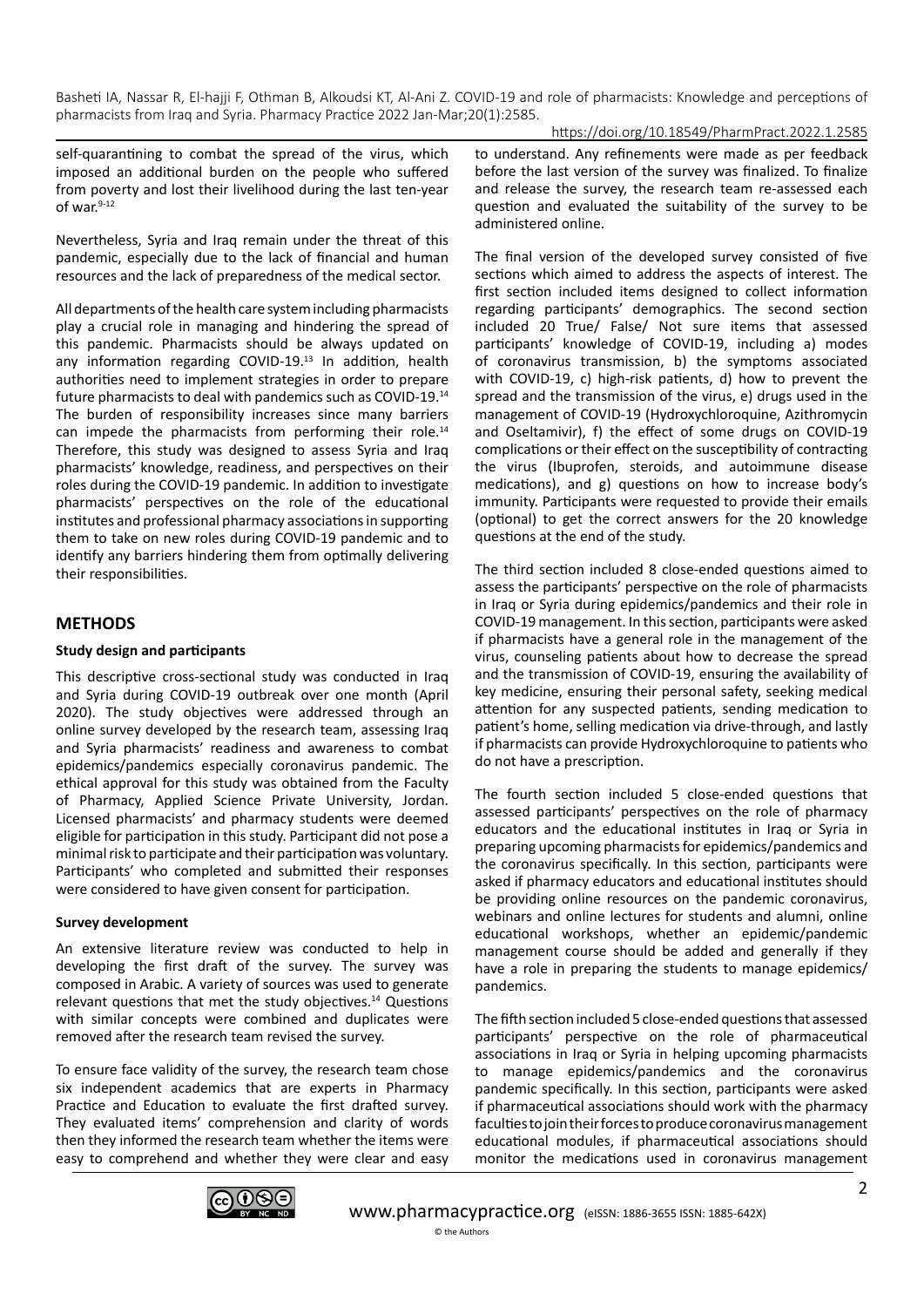https://doi.org/10.18549/PharmPract.2022.1.2585

plan and their availability, if awareness emails should be sent, if educational workshops about the coronavirus should be delivered and if pharmaceutical associations have a role that would help in preparing the pharmacists to manage epidemics/ pandemics such as COVID-19. A Likert scale (strongly agree, agree, neutral, disagree, and strongly disagree) was used to document participants' responses in the last three sections.

#### **Survey implementation**

Social media (Facebook and WhatsApp) was used to target the study participants. The research team designed the survey to take less than 10 minutes to complete. Eligible participants were able to view the ethics committee approval letter before filling out the survey.

#### **Statistical analysis**

Following data collection, the survey responses were coded and entered into a customized database using the Statistical Package for the Social Sciences (SPSS), Version 22.0 (IBM Corp., Armonk, New York, USA). Descriptive results were presented as means and standard deviations for continuous variables and percentages for qualitative variables. An independent sample t-test and chi-square test were performed to assess the knowledge and perception scores between Iraqi and Syrian pharmacists. A p-value of <0.05 was considered statistically significant.

## **RESULTS**

A total number of 916 individuals participated in this study (447 from Iraq and 439 from Syria). Most of the Iraqi participants were students while most of the Syrian participants were graduates and technicians. The mean age of Iraq participants was 22.5 (SD= 4.1) years. Of the total sample, 61.2% were females, 90.8% were not married, 5.9% had children, 63.1% were students, 86.4% graduated  $\leq$  5 years ago, 86.4% had  $\leq$  5 years of experience, 50.3% did not attend a workshop in the last year, 19.1% attended one workshop, and 6.1% attended more than five workshops. More than half of them (51.6%) graduated from private universities.

Among Syrian participants, the mean age was 28.7 (SD= 9.1) years. Of the total sample, 72.0% were females, 67.0% were not married, 42.1% had children, 60.8% had a Bachelor of Pharmacy or Doctor of Pharmacy degree, 57.7% graduated ≤ 5 years ago, 62.1% had ≤ 5 years of experience, 42.1% did not attend any workshop in the last year, 20.7% attended one workshop, and 5.0% attended more than five workshops. More than half of them graduated from public universities (56.5%). Demographics are presented in Table 1.

| Table 1. Demographic characteristics of the study participants (pharmacy graduates and technicians, and pharmacy students) from Iraq and Syria |                 |                              |            |                 |              |            |  |  |
|------------------------------------------------------------------------------------------------------------------------------------------------|-----------------|------------------------------|------------|-----------------|--------------|------------|--|--|
| Parameter                                                                                                                                      |                 | Iraq                         |            | Syria           |              |            |  |  |
|                                                                                                                                                | <b>Students</b> | Graduates and<br>technicians | Total      | <b>Students</b> | <b>Total</b> |            |  |  |
| <b>Number of participants</b>                                                                                                                  | 301             | 176                          | 477        | 122             | 317          | 439        |  |  |
| Age (mean ± SD)                                                                                                                                | 20.6(1.8)       | 25.6(4.9)                    | 22.5(4.1)  | 22.3(2.5)       | 31.2(9.5)    | 28.7(9.1)  |  |  |
| Gender, n (%)                                                                                                                                  |                 |                              |            |                 |              |            |  |  |
| Female<br>$\bullet$                                                                                                                            | 209 (69.4)      | 83 (47.2)                    | 292 (61.2) | 97 (79.5)       | 219(69.1)    | 316 (72.0) |  |  |
| Male<br>٠                                                                                                                                      | 92 (30.6)       | 93 (52.8)                    | 185 (38.8) | 25 (20.5)       | 98 (30.9)    | 123 (28.0) |  |  |
| Marital status, n (%)                                                                                                                          |                 |                              |            |                 |              |            |  |  |
| Married<br>$\bullet$                                                                                                                           | 4(1.3)          | 40 (22.7)                    | 44 (9.2)   | 10(8.2)         | 135 (42.6)   | 145 (33.0) |  |  |
| Not married<br>$\bullet$                                                                                                                       | 297 (98.7)      | 136 (77.3)                   | 433 (90.8) | 112 (91.8)      | 182 (57.4)   | 294 (67.0) |  |  |
| Having children, n (%)                                                                                                                         | 1(0.3)          | 27(15.3)                     | 28(5.9)    | 4(3.3)          | 102 (32.2)   | 106 (42.1) |  |  |
| Educational level, n (%)                                                                                                                       |                 |                              |            |                 |              |            |  |  |
| Student<br>$\bullet$                                                                                                                           | 301 (100.0)     | 0                            | 301(63.1)  | 122 (100.0)     | $\mathbf 0$  | 122 (27.8) |  |  |
| Diploma<br>$\bullet$                                                                                                                           | 0               | 8(4.5)                       | 8(1.7)     | 0               | 11(3.5)      | 11(2.5)    |  |  |
| B. Pharm or Pharm.<br>٠<br>D                                                                                                                   | 0               | 161 (91.5)                   | 161 (33.8) | 0               | 267 (84.2)   | 267 (60.8) |  |  |
| <b>Masters</b><br>$\bullet$                                                                                                                    | 0               | 4(2.3)                       | 4(0.8)     | 0               | 37(11.7)     | 37 (8.4)   |  |  |
| PhD.<br>$\bullet$                                                                                                                              | 0               | 3(1.7)                       | 3(0.6)     | 0               | 2(0.6)       | 2(0.5)     |  |  |
| Employment, n (%)                                                                                                                              |                 |                              |            |                 |              |            |  |  |
| Pharmacy owner<br>$\bullet$                                                                                                                    | 0               | 13(7.4)                      | 13(2.7)    | $\mathbf 0$     | 94 (29.7)    | 94 (21.4)  |  |  |
| Pharmacy employee<br>$\bullet$                                                                                                                 | 0               | 36 (20.5)                    | 36(7.5)    | 0               | 87 (27.4)    | 87 (19.8)  |  |  |
| Hospital pharmacist<br>$\bullet$                                                                                                               | 0               | 33 (18.8)                    | 33(6.9)    | 0               | 11(3.5)      | 11(2.5)    |  |  |
| Pharmacy trainee<br>$\bullet$                                                                                                                  | 0               | 35 (19.9)                    | 35 (7.3)   | 0               | 13(4.1)      | 13 (3.0)   |  |  |

© the Authors

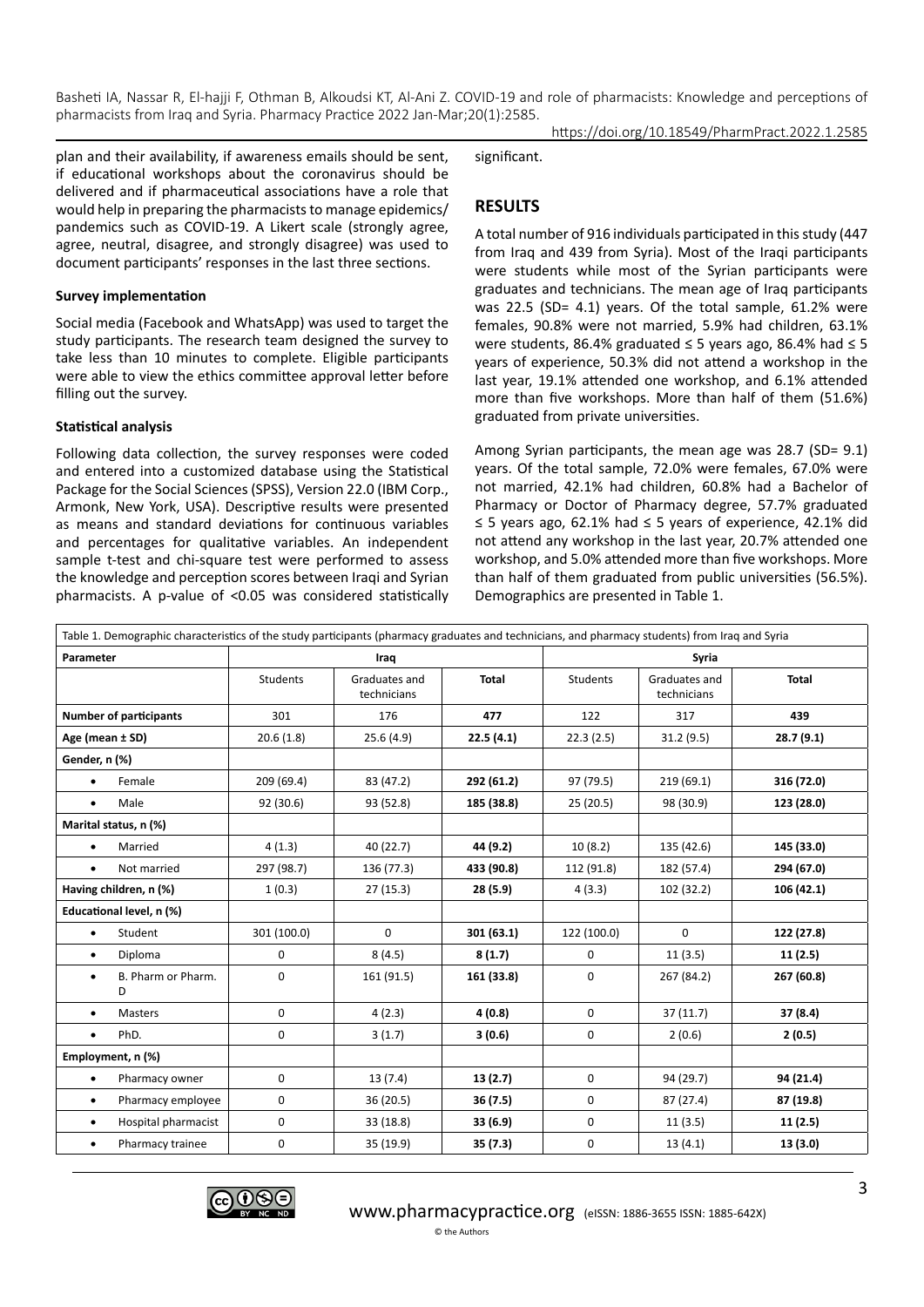| Academic<br>$\bullet$                                                  | 0           | 2(1.1)      | 2(0.4)     | $\Omega$    | 18 (5.7)   | 18 (4.1)   |
|------------------------------------------------------------------------|-------------|-------------|------------|-------------|------------|------------|
| Pharmacy<br>$\bullet$<br>undergraduate<br>student                      | 301 (100.0) | $\mathbf 0$ | 301(63.1)  | 122 (100.0) | 0          | 122 (27.8) |
| Postgraduate<br>$\bullet$<br>student                                   | 0           | 35 (19.9)   | 35 (7.3)   | 0           | 20(6.3)    | 20(4.6)    |
| Other<br>$\bullet$                                                     | 0           | 22 (12.5)   | 22 (4.6)   | 0           | 74 (23.3)  | 74 (16.9)  |
| Graduation years, n (%)                                                | N/A         |             |            | N/A         |            |            |
| $\bullet$<br>0-5 years ago                                             |             | 152 (86.4)  |            |             | 183 (57.7) |            |
| 6-15 years ago<br>$\bullet$                                            |             | 16(9.1)     |            |             | 80 (25.2)  |            |
| 16-25 years ago<br>$\bullet$                                           |             | 5(2.8)      |            |             | 34(10.7)   |            |
| More than 25 years<br>$\bullet$<br>ago                                 |             | 3(1.7)      |            |             | 20(6.3)    |            |
| Years of experience, n (%)                                             | N/A         |             |            | N/A         |            |            |
| 0-5 years<br>$\bullet$                                                 |             | 152 (86.4)  |            |             | 197 (62.1) |            |
| 6-10 years<br>$\bullet$                                                |             | 11(6.3)     |            |             | 48 (15.1)  |            |
| $11-15$ years<br>$\bullet$                                             |             | 6(3.4)      |            |             | 19 (6.0)   |            |
| 16-20 years<br>$\bullet$                                               |             | 5(2.8)      |            |             | 19 (6.0)   |            |
| $21-25$ years<br>$\bullet$                                             |             | 1(0.6)      |            |             | 14(4.4)    |            |
| More than 25 years<br>$\bullet$                                        |             | 1(0.6)      |            |             | 20(6.3)    |            |
| Number of attended<br>educational workshops in the<br>last year, n (%) |             |             |            |             |            |            |
| 0<br>$\bullet$                                                         | 167 (55.5)  | 73 (41.5)   | 240 (50.3) | 47 (38.5)   | 138 (43.5) | 185 (42.1) |
| $\mathbf{1}$<br>$\bullet$                                              | 53 (17.6)   | 38 (21.6)   | 91 (19.1)  | 35 (28.7)   | 56 (17.7)  | 91 (20.7)  |
| $\overline{2}$<br>$\bullet$                                            | 37 (12.3)   | 31 (17.6)   | 68 (14.3)  | 25 (20.5)   | 56 (17.7)  | 81 (18.5)  |
| 3<br>$\bullet$                                                         | 17(5.6)     | 13(7.4)     | 30(6.3)    | 8(6.6)      | 34 (10.7)  | 42 (9.6)   |
| 4<br>$\bullet$                                                         | 7(2.3)      | 7(4.0)      | 14 (2.9)   | 1(0.8)      | 7(2.2)     | 8(1.8)     |
| 5<br>$\bullet$                                                         | 2(0.7)      | 3(1.7)      | 5(1.0)     | 1(0.8)      | 9(2.8)     | 10(2.3)    |
| $\bullet$<br>More than 5                                               | 18 (6.0)    | 11(6.3)     | 29(6.1)    | 5(4.1)      | 17(5.4)    | 22 (5.0)   |
| University, n (%)                                                      |             |             |            |             |            |            |
| Public university<br>$\bullet$                                         | 142 (47.2)  | 77 (43.8)   | 219 (45.9) | 43 (35.2)   | 205 (64.7) | 248 (56.5) |
| $\bullet$<br>Private university                                        | 153 (50.8)  | 93 (52.8)   | 246 (51.6) | 78 (63.9)   | 104 (32.8) | 182 (41.5) |
| Others<br>$\bullet$                                                    | 6(2.0)      | 6(3.4)      | 12 (2.5)   | 1(0.8)      | 8(2.5)     | 9(2.1)     |

https://doi.org/10.18549/PharmPract.2022.1.2585

Regarding getting enough previous education on epidemics/ pandemics, no statistically significant difference was found between Iraqi and Syrian participants (p-value= 0.288), neither between pharmacy undergraduate students and pharmacy graduates and technicians (p-value= 1.000) as represented in Table 2 and Table 3. On the other hand, a statistically significant difference (p< 0.001) was found in following the latest coronavirus updates on management between the Iraqi and the Syrian participants, and between pharmacy undergraduate students and pharmacy graduates and technicians.

Study participants were asked about the source of knowledge regarding the epidemics/pandemics (Figure 1), among the Iraqi and the Syrian participants, more than half of them reported media as their most used source (61.4%, 59.2%; respectively), followed by the faculty of pharmacy (47.5%, 57.2%; respectively), and then published literature (39.6%, 48.5%; respectively).

Table 2. Study participants previous education (by country) on epidemics/ pandemics and updates regarding coronavirus management

| Parameter                                                                 | Iraq            | Syria           | p-value                  |
|---------------------------------------------------------------------------|-----------------|-----------------|--------------------------|
|                                                                           | Yes, $n$ $(\%)$ | Yes, $n$ $(\%)$ | (Fisher's<br>Exact Test) |
| education<br>enough<br>Got<br>epidemics/<br>previously about<br>pandemics | 145 (30.4)      | 148 (33.7)      | 0.288                    |
| Follow the latest corona virus<br>updates on management                   | 410 (86.0)      | 419 (95.4)      | < 0.001                  |

Statistical significance when p ≤0.05.

The same findings were reported comparing pharmacy graduates and technicians with pharmacy students (Figure 2); media ranked first (57.6%, 63.6%; respectively), followed by the faculty of pharmacy (50.7%, 53.4%; respectively), and

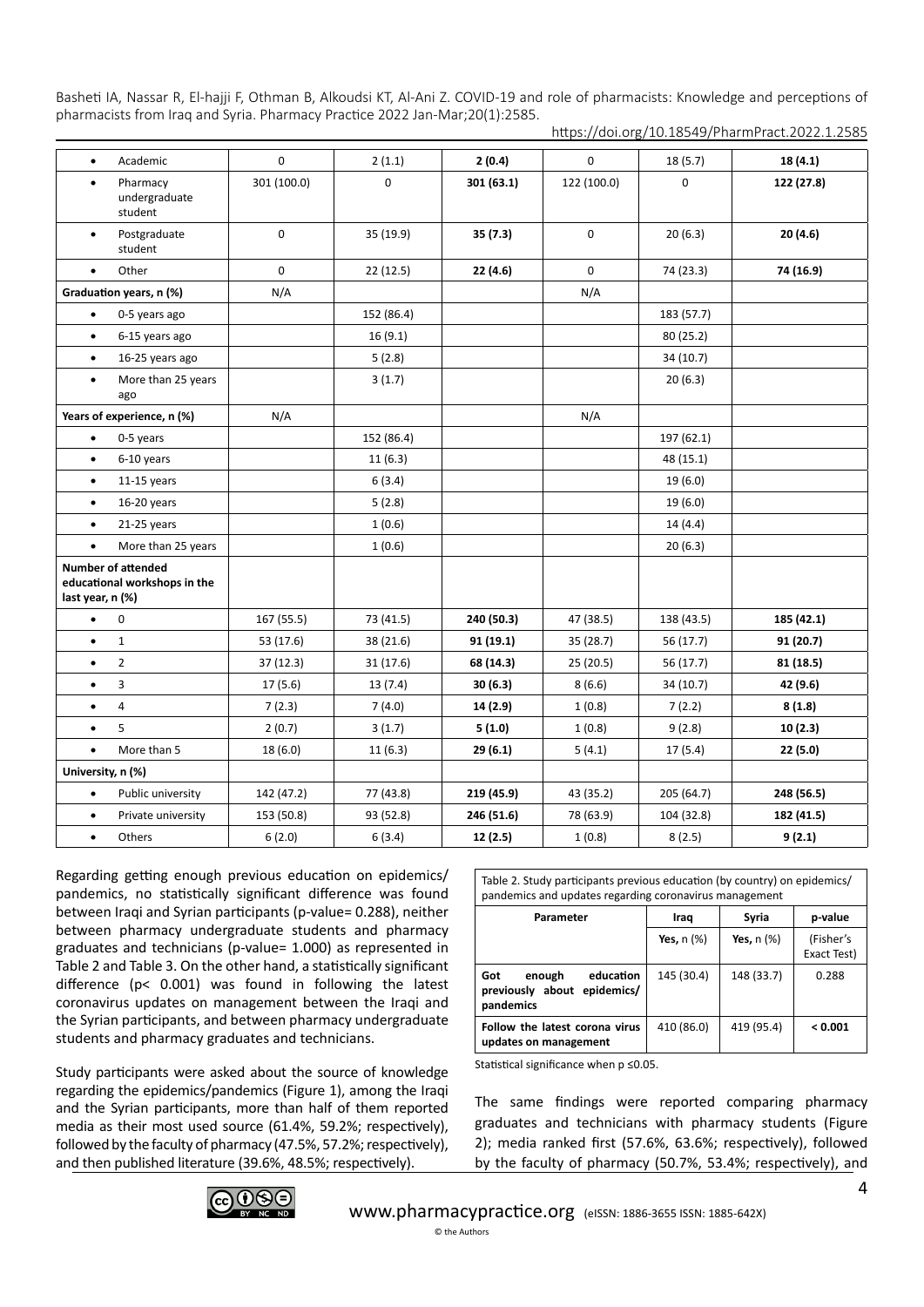



Figure 1. Source of knowledge about epidemics/pandemics among the study participants (by country)



Figure 2. Source of knowledge about epidemics/pandemics among the study participants (pharmacy graduates & technicians vs. pharmacy students)



Figure 3. Sources of information about coronavirus management among the study participants (by country)

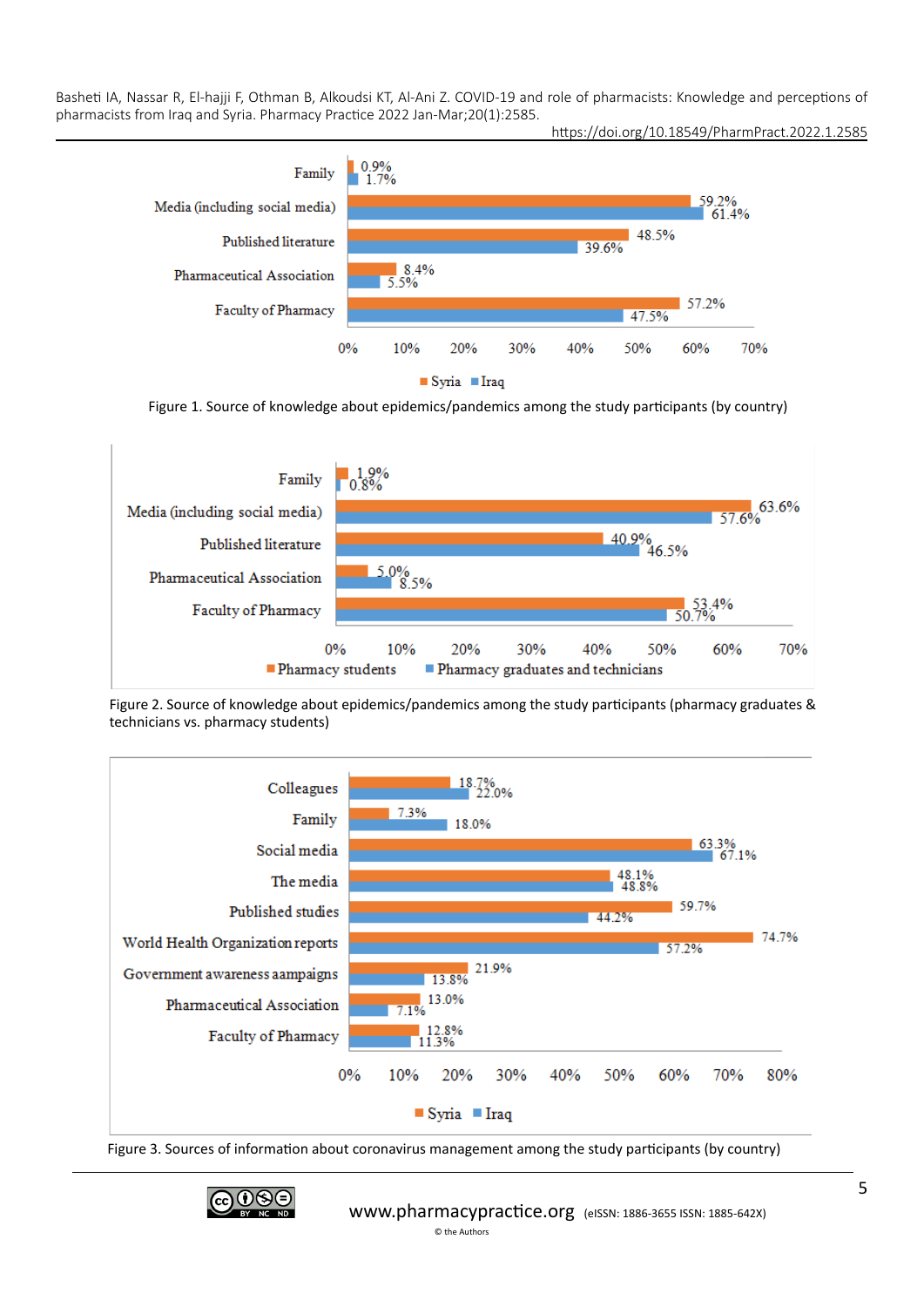| Table 3. Study participants previous education (graduates vs students) on epidemics/pandemics and updates regarding coronavirus management |                                                                    |                 |                 |  |  |  |  |
|--------------------------------------------------------------------------------------------------------------------------------------------|--------------------------------------------------------------------|-----------------|-----------------|--|--|--|--|
| Parameter                                                                                                                                  | Pharmacy graduates and pharmacy<br>Pharmacy undergraduate students |                 |                 |  |  |  |  |
|                                                                                                                                            | technicians                                                        |                 |                 |  |  |  |  |
|                                                                                                                                            | Yes, $n$ $(\%)$                                                    | Yes, $n$ $(\%)$ | (Fisher's Exact |  |  |  |  |
|                                                                                                                                            |                                                                    |                 | Test)           |  |  |  |  |
| Got enough education previously about                                                                                                      | 158 (32.0)                                                         | 135 (31.9)      | 1.000           |  |  |  |  |
| epidemics/ pandemics                                                                                                                       |                                                                    |                 |                 |  |  |  |  |
| Follow the latest corona virus updates on                                                                                                  | 466 (94.5)                                                         | 363 (85.8)      | < 0.001         |  |  |  |  |
| management                                                                                                                                 |                                                                    |                 |                 |  |  |  |  |

Statistical significance when p ≤0.05.

#### published literature (46.5%, 40.9%; respectively).

The study participants were further asked about their source of information regarding the coronavirus management (Figure 3), among the Iraqi participants, social media ranked first (67.1%), followed by the WHO reports (57.2%), and then the media (48.8%). In contrast, Syrian participants reported the WHO reports in first place (74.7%), followed by the social media (63.3%), and published studies (59.7%). Regarding the source of information on coronavirus management (Figure 4), 72.4% of the pharmacy graduates and technicians chose the WHO reports, followed by the social media (61.5%), and then the published studies (56.8%); while 69.7% of the pharmacy students chose the social media, followed by the WHO reports (57.7%), and then the media (49.9%).

Higher knowledge scores were found among the Syrian participants compared to the Iraqi participants (14.1 vs. 12.2 / out of 20). As well, pharmacy graduates and technicians scored higher than pharmacy undergraduate students (14.1 vs. 12.1 / out of 20) in the knowledge scores as represented in Table 4.

Participants' knowledge regarding coronavirus was assessed through 20 True/ False/ Not sure statements. A statistical difference was found between Iraqi and Syrian participants in 15 statements: likewise, among pharmacy graduates and technicians and pharmacy undergraduate students. All the participants' responses are presented in Table 5.

All statements assessing the role of pharmacy faculties were agreed upon by more than 88.0% of the participants, except for one of the statement '*Your faculty has a role in preparing you to deal with any epidemic/pandemic*' (71.7%). Regarding participants' perspective on the role of pharmaceutical associations, more than 80.0% agreed with the statements presented, except for '*Pharmacist associations and societies have a role in preparing you to deal with epidemics/pandemics such as the coronavirus*' (64.3%). As for the role of pharmacists,



Figure 4. Sources of information about coronavirus management among the study participants (pharmacy graduates & technicians vs. pharmacy students)

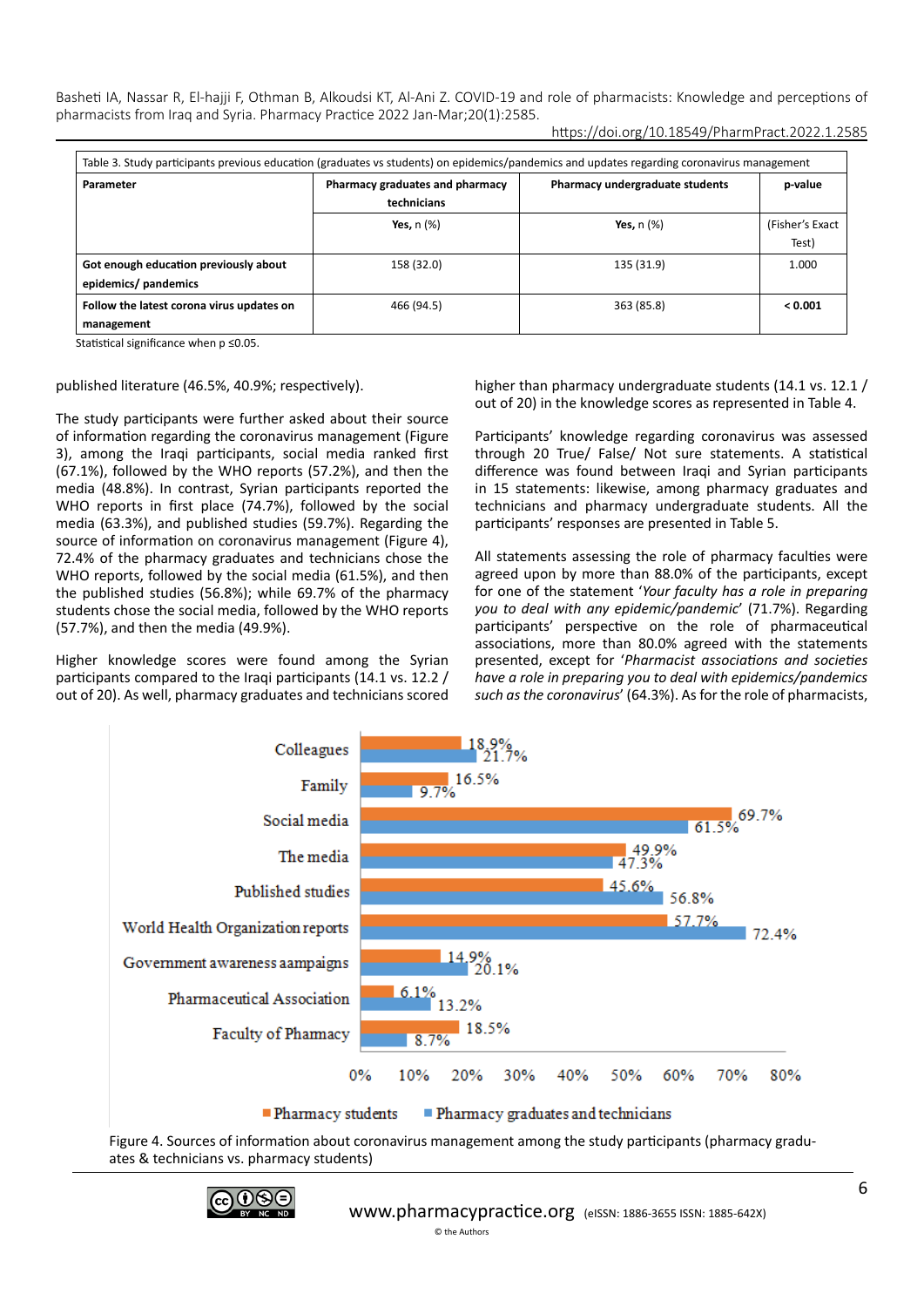| Table 4. Study participants knowledge scores (out of 20) |           |           |            |                                                |                                    |            |  |
|----------------------------------------------------------|-----------|-----------|------------|------------------------------------------------|------------------------------------|------------|--|
|                                                          | Iraq      | Svria     | p-value    | Pharmacy graduates and<br>pharmacy technicians | Pharmacy undergraduate<br>students | p-value    |  |
| Mean (SD)                                                | 12.2(2.5) | 14.1(2.1) | $< 0.001*$ | 14.1(2.2)                                      | 12.1(2.4)                          | $< 0.001*$ |  |

\* Statistically significant difference (2-tailed t-test).

| Table 5. Assessment of study participants' knowledge about the coronavirus pandemic                                                          |                       |            |            |                                                          |                                       |            |  |
|----------------------------------------------------------------------------------------------------------------------------------------------|-----------------------|------------|------------|----------------------------------------------------------|---------------------------------------|------------|--|
| <b>Statement</b>                                                                                                                             | Correct answer, n (%) |            |            |                                                          |                                       |            |  |
|                                                                                                                                              | Iraq                  | Syria      | p-value    | <b>Pharmacy graduates</b><br>and pharmacy<br>technicians | Pharmacy<br>undergraduate<br>students | p-value    |  |
| One way of transmission of Coronavirus<br>is respiratory droplets from person to<br>person among close contacts.                             | 444 (93.1)            | 421 (95.9) | 0.083      | 477 (96.8)                                               | 388 (91.7)                            | $0.001*$   |  |
| Coronavirus can be transmitted<br>after touching surfaces that were<br>contaminated with the virus.                                          | 464 (97.3)            | 421 (95.9) | 0.276      | 474 (96.1)                                               | 411(97.2)                             | 0.465      |  |
| Non-steroidal anti-inflammatory drugs<br>such as Ibuprofen decrease the risk<br>of complications when there is an<br>infection.              | 250 (52.4)            | 392 (89.3) | $< 0.001*$ | 423 (85.8)                                               | 219 (51.8)                            | $< 0.001*$ |  |
| Fevers/ dry cough/ shortness of breath<br>are associated with Coronavirus.                                                                   | 471 (98.7)            | 437 (99.5) | 0.290      | 489 (99.2)                                               | 419 (99.1)                            | 1.000      |  |
| Muscle aches and GI symptoms (nausea/<br>vomiting/diarrhea) are not associated<br>with Coronavirus.                                          | 221 (46.3)            | 328 (74.7) | $< 0.001*$ | 338 (68.6)                                               | 211 (49.9)                            | $< 0.001*$ |  |
| Handwashing with soap and water<br>for 20 seconds is enough to clean the<br>hands and protect from spreading the<br>infection.               | 398 (83.4)            | 382 (87.0) | 0.137      | 432 (87.6)                                               | 348 (82.3)                            | $0.025*$   |  |
| Steroids do not increase the<br>susceptibility to Coronavirus infection.                                                                     | 148 (31.0)            | 233 (53.1) | $< 0.001*$ | 269 (54.6)                                               | 112 (26.5)                            | $< 0.001*$ |  |
| Generally, the use of autoimmune<br>disease medications increases the<br>susceptibility to contract Coronavirus<br>infection.                | 202 (42.3)            | 251 (57.2) | $< 0.001*$ | 291 (59.0)                                               | 162 (38.3)                            | $< 0.001*$ |  |
| Hydroxychloroquine can be used<br>as a preventative therapy against<br>Coronavirus infection.                                                | 168 (35.2)            | 304 (69.2) | $< 0.001*$ | 315 (63.9)                                               | 157 (37.1)                            | $< 0.001*$ |  |
| Azithromycin can be used along with<br>Hydroxychloroquine in the management<br>of the Coronavirus infection.                                 | 215(45.1)             | 346 (78.8) | $< 0.001*$ | 380 (77.1)                                               | 181 (42.8)                            | $< 0.001*$ |  |
| Oseltamivir cannot be used in the<br>management of Coronavirus infection.                                                                    | 90 (18.9)             | 172 (39.2) | $< 0.001*$ | 215 (43.6)                                               | 47(11.1)                              | $< 0.001*$ |  |
| Protein calorie malnutrition impairs host<br>immunity (particularly the T-cell system)<br>resulting in increased opportunistic<br>infection. | 381 (79.9)            | 341 (77.7) | 0.420      | 375 (76.1)                                               | 347 (82.0)                            | $0.029*$   |  |
| Patients should eat food that contains<br>Vitamin C and D to boost their immunity.                                                           | 467 (97.9)            | 416 (94.8) | $0.013*$   | 471 (95.5)                                               | 412 (97.4)                            | 0.156      |  |
| Eating food like mushrooms and garlic is<br>beneficial for the immune system.                                                                | 391 (82.0)            | 331 (75.4) | $0.015*$   | 376 (76.3)                                               | 346 (81.8)                            | $0.043*$   |  |

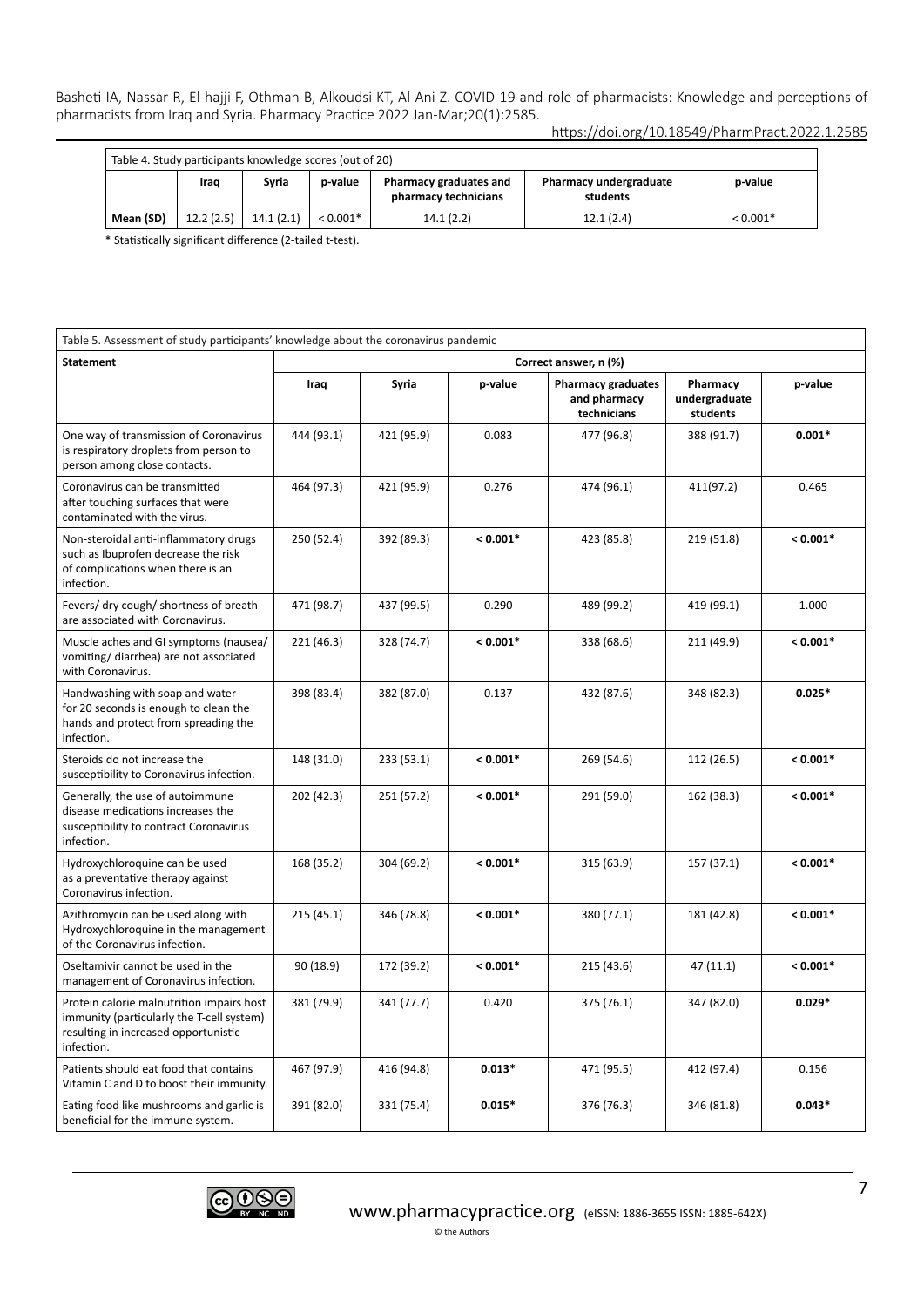| Exercise causes antibodies and white<br>blood cells to circulate in the body more<br>rapidly detecting infections at an early<br>stage.                             | 325 (68.1) | 199 (45.3) | $< 0.001*$ | 243 (49.3) | 281 (66.4) | $< 0.001*$ |
|---------------------------------------------------------------------------------------------------------------------------------------------------------------------|------------|------------|------------|------------|------------|------------|
| The brief rise in body temperature<br>during and right after exercise increases<br>bacterial growth, which will lower the<br>body's ability to fight the infection. | 272 (57.0) | 335 (76.3) | $< 0.001*$ | 360 (73.0) | 247 (58.4) | $< 0.001*$ |
| Not smoking and decreasing stress help<br>support the immune system.                                                                                                | 455 (95.4) | 434 (98.9) | $0.003*$   | 481 (97.6) | 408 (96.5) | 0.335      |
| Sunlight activates T-helper cells hence<br>boosts immunity.                                                                                                         | 390 (81.8) | 276 (62.9) | $< 0.001*$ | 345 (70.0) | 321 (75.9) | 0.053      |
| You need to keep a distance of at least<br>3 meters (10 feet) when counseling<br>patients during a pandemic.                                                        | 36(7.5)    | 95(21.6)   | $< 0.001*$ | 88 (17.8)  | 43 (10.2)  | $< 0.001*$ |
| The highest risk patients in contracting<br>Coronavirus are elderly (> 65), immune-<br>compromised and children under the<br>age of nine.                           | 50(10.5)   | 91 (20.7)  | $< 0.001*$ | 99 (20.1)  | 42 (9.9)   | $< 0.001*$ |



Figure 5. Study participants' perceptions about the current role of the faculties of pharmacies,

pharmacists' associations and societies, and pharmacists' role to deal with epidemics/ pandemics and Coronavirus specifically (n= 916)

all of the statements were agreed by more than 70% of the participants; and regarding the statement '*You provide Hydroxychloroquine to patients who need it even if they do not have a prescription*' 85.2% reported that they do not agree with this statement (Figure 5).

With regards to the role of pharmacy faculties, a significant difference was found between Iraq and Syria participants regarding *'Your faculty should add an elective epidemics/ pandemics management course', 'Your faculty should provide online educational workshops on the coronavirus pandemic', and 'Your faculty should provide online information recourses (e.g. summary of research studies) on the coronavirus pandemic'.* No statistically significant difference was found between the two populations regarding the role of pharmaceutical associations.

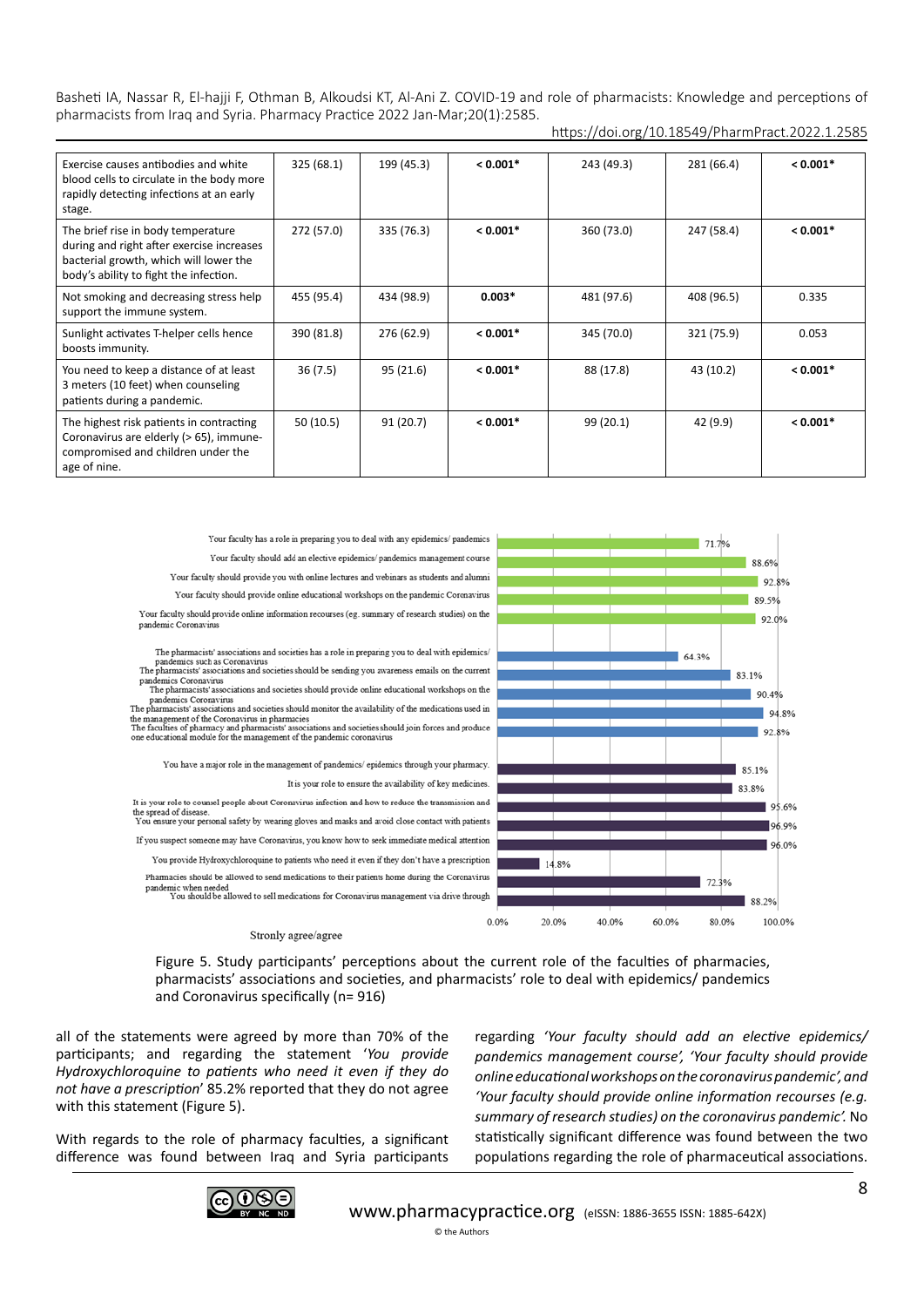https://doi.org/10.18549/PharmPract.2022.1.2585

As for the role of the pharmacists; a statistically significant differences were found between the study groups regarding '*You have a major role in the management of pandemics/ epidemics', 'It is your role to ensure the availability of key medicines*', *'You provide Hydroxychloroquine to patients who need it even if they do not have a prescription*', and *'Pharmacies should be allowed to send medications to their patients home during the coronavirus pandemic when needed*'.

Most of the participants from the two counties believed that working in a pharmacy increased their fears of contracting the virus (78.1%) with a significant difference between the two counties (p <0.001). Moreover, they believed that pharmacists should receive training programs on how to provide mental health support for people during epidemic and pandemic outbreaks (82.9%).

## **DISCUSSION**

The COVID-19 pandemic imposed great pressure on health care services, facilities and providers which shed the light on the importance of community pharmacist's role and responsibility in serving the citizens during this crisis around the world. Through this study, we were able to assess Syria and Iraq pharmacists' knowledge, readiness, and perspectives on their roles during the COVID-19 pandemic. In addition to investigate pharmacists' perspectives on the role of educational institutes and professional pharmacy associations in supporting them to take on roles during COVID-19 pandemic and to identify any barriers hindering them from delivering their roles.

The study participants agreed on the significance of their roles during this pandemic, similar to other studies conducted globally.15-18 As being the most accessible and feasible health care professionals,<sup>19</sup> community pharmacists around the world are taking huge steps against COVID-19. The pharmacist's knowledge regarding COVID-19 is crucial drastically affecting their clinical practice. The World Health Organization reports, social media, and published literature were all reported as sources of information for pharmacists similar to other findings the MENA region.<sup>22,23</sup> According to the Pharmacy Guild of Australia, community pharmacists took a step in serving the population during this time, spreading awareness, providing home delivery services to ensure the maintenance of treatments and access to lifesaving drugs during the pandemic.20 Pharmacists have also contributed to urge citizens to download created mobile applications designed to trace COVID-19 infected cases, as in safe application in Australia, $21$  AMAN application in Jordan, and many more in other countries. $^{22}$  In China, special mobile applications were invented to engage the pharmacist with community and drug companies in order to offer online consultation services and medication home delivery facilities.<sup>23</sup> With regard to patients who prefer to hold in their homes, a counseling service was provided by specialist doctors as a tele health appointment, and a digital copy of the prescription was sent to the pharmacist, who in turn delivered the aforementioned medications to the patient`s home; therefore, supporting safe and convenient healthcare services

for vulnerable patients in South Australia, the United Kingdom, <sup>24</sup> China25 and the United States of America.26 However, this was not the case for low-income countries including Iraq and Syria, as these countries suffer from shortage of medical supplies and basic medicines, which made it difficult for the pharmacists to fulfill their duties in providing essential medications needed by the patients.

The role of the pharmaceutical associations in COVID-19 crisis is highly crucial in increasing awareness and guiding the different healthcare professionals including the pharmacists in handling this challenging situation. Globally, the Pharmaceutical International Federation (FIP) has announced several recommendations and summaries for guidance on COVID-19 pandemic.27 Also, the Chinese Pharmaceutical Association has published guidance and prevention strategies and recommendations for hospital and community working pharmacists.28 As well as, the American Pharmaceutical Association (APhA) has reported guidelines in the need of strengthening and preparing the community pharmacists as front line health care workers in this crisis.29 To add on, other several pharmaceutical associations (The National Association of State Pharmacy Associations (NASPA), the Alliance for Pharmacy Compounding, the American Pharmacists Association, and the National Community Pharmacists Association) have requested to expand the compounding capabilities of pharmacists to hand sanitizers and anticipating other supplementary health needs.<sup>30</sup> The various actions of the global pharmaceutical associations are vital in recognizing the value of the pharmacists as being an important part of the health care sector, highlighting the need of coordinating their role and efforts with other health care professionals to deliver the best health care services aiming to overcome this global burden. In Syria, WHO Strategic Preparedness and Response Plan, has engaged the Syrian MOH and health partners to enhance awareness and management of COVID-19 situation in the country.<sup>5</sup> The Pharmaceutical Syndicate in Homs Governorate with the support of WHO held an awareness session on COVID-19 for 20 doctors and 19 people.<sup>5</sup> Similarly, neighboring country Jordan reported the vital roles of the Jordanian Pharmaceutical Association (JPM) in awareness, education and management efforts incorporated next to the Ministry of Health in facing the COVID-19 pandemic.<sup>17</sup> Thus, pharmacy organizations and associations worldwide should establish or clarify the policies needed to strengthen the roles of pharmacists during a pandemic to support pharmacy practices hence contributing positively in managing such situations.<sup>31</sup>

So that, preparing the pharmacists, educating them, and keeping them updated is key for effective management in pandemics, such as the current coronavirus situation.30 The pharmaceutical faculties play an important role in assessing, preparing, and educating the current and future pharmacists. It was found that most pharmacists believed that tertiary pharmacy education providers and pharmacy professional bodies have a strong role in preparing them in dealing with pandemics.17 The COVID-19 crisis sheds the light on the importance of providing beforehand training programs on

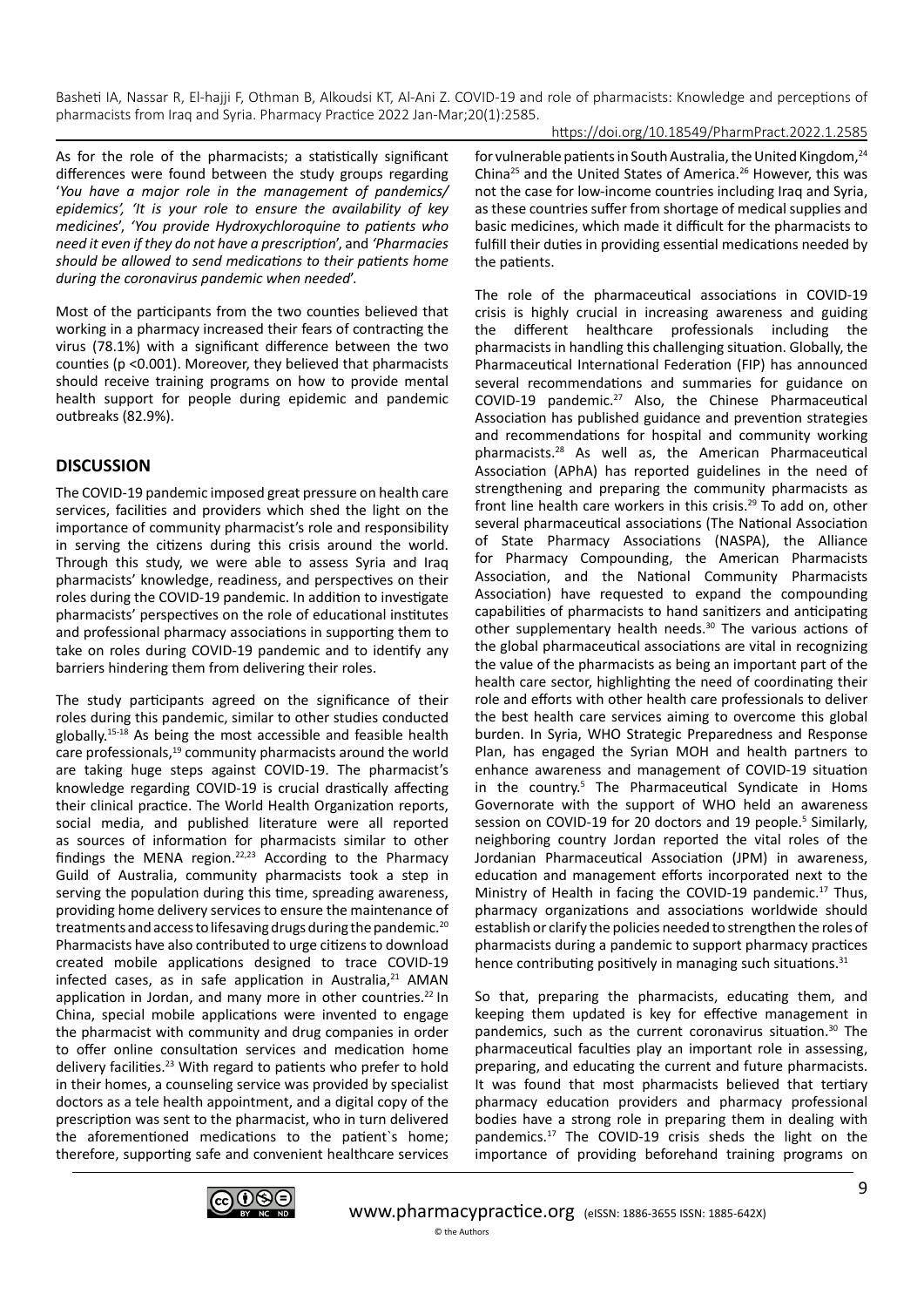## https://doi.org/10.18549/PharmPract.2022.1.2585

epidemics/pandemics management, workshops,<sup>17</sup> lectures, and online information resources for such circumstances.

On the other hand, many barriers against the pharmacists were reported during the pandemic, hindering them from fulfilling their roles optimally.32,33 Especially their mental health concerns, as fear and anxiety of contracting the virus increases their concerns from acting to their full potential during such emergencies. Hence, the pharmaceutical faculties, associations and authorities need to prepare and train the pharmacists in advance to overcome their stress and anxieties in these situations.<sup>19,33</sup>

#### **References**

- 1. Yin Y, Wunderink RG. MERS, SARS and other coronaviruses as causes of pneumonia. Respirology. 2018;23(2):130-7. [https://](https://doi.org/10.1111/resp.13196) [doi.org/10.1111/resp.13196](https://doi.org/10.1111/resp.13196)
- 2. Bai Y, Yao L, Wei T, et al. Presumed asymptomatic carrier transmission of COVID-19. Jama. 2020;323(14):1406-7. [https://doi.](https://doi.org/10.1001/jama.2020.2565) [org/10.1001/jama.2020.2565](https://doi.org/10.1001/jama.2020.2565)
- 3. WHO. Coronavirus. World Health Organization. 2020.
- 4. CDC. United States Centers for disease control and prevention Coronavirus(COVID-19)-Situation summary. 2020.
- 5. WHO. World Health Organization. Novel coronavirus (COVID-19) situation.
- 6. Dong E, Du H, Gardner L. An interactive web-based dashboard to track COVID-19 in real time. The Lancet infectious diseases. 2020;20(5):533-4. [https://doi.org/10.1016/s1473-3099\(20\)30120-1](https://doi.org/10.1016/s1473-3099(20)30120-1)
- 7. Gharibah M, Mehchy Z. COVID-19 pandemic: Syria's response and healthcare capacity. 2020.
- 8. WHO. WHO Iraq Health profile [https://rho.emro.who.int/sites/default/files/Profiles-briefs-files/EMROPUB\\_EN\\_19621\\_IRQ.](https://rho.emro.who.int/sites/default/files/Profiles-briefs-files/EMROPUB_EN_19621_IRQ.pdf) [pdf](https://rho.emro.who.int/sites/default/files/Profiles-briefs-files/EMROPUB_EN_19621_IRQ.pdf).
- 9. Government KR. Covid-19 situation update in Iraqi Kurdistan URL: gov.krd/coronavirus-en. 2020.
- 10. Iraq's Karbala imposes curfew to curb coronavirus URL: [https://www.aa.com.tr/en/latest-on-coronavirus-outbreak/iraqs](https://www.aa.com.tr/en/latest-on-coronavirus-outbreak/iraqs-karbala-imposes-curfew-to-curb-coronavirus/1766846.%202020)[karbala-imposes-curfew-to-curb-coronavirus/1766846. 2020](https://www.aa.com.tr/en/latest-on-coronavirus-outbreak/iraqs-karbala-imposes-curfew-to-curb-coronavirus/1766846.%202020).
- 11. Iraq suspends flights to and from Baghdad airport over coronavirus fears URL: [https://www.reuters.com/article/us-health](https://www.reuters.com/article/us-health-coronavirus-iraq-flights-idUSKBN212148.%202020)[coronavirus-iraq-flights-idUSKBN212148. 2020](https://www.reuters.com/article/us-health-coronavirus-iraq-flights-idUSKBN212148.%202020).
- 12. Government KR. KRG takes action to prevent coronavirus outbreak in Kurdistan | Kurdistan Regional Government URL: [https://gov.krd/english/news-and-announcements/posts/2020/february/krg-takes-action-to-prevent-coronavirus-outbreak](https://gov.krd/english/news-and-announcements/posts/2020/february/krg-takes-action-to-prevent-coronavirus-outbreak-in-kurdistan/)[in-kurdistan/](https://gov.krd/english/news-and-announcements/posts/2020/february/krg-takes-action-to-prevent-coronavirus-outbreak-in-kurdistan/).
- 13. Al-Quteimat OMMB, Amer AMRM. SARS-CoV-2 outbreak: How can pharmacists help? Research in social & administrative pharmacy : RSAP. 2020:S1551-7411(20):30238-2.
- 14. Basheti IA, Nassar R, Barakat M, et al. Pharmacists' perceived barriers towards delivering their emergency roles during the COVID-19 pandemic and perceived policymakers' responsibilities. Journal of pharmaceutical policy and practice. 2020;13:62. <https://doi.org/10.1186/s40545-020-00254-y>
- 15. Cadogan CA, Hughes CMJRiS. Pharmacy A. On the frontline against COVID-19: Community pharmacists' contribution during a public health crisis. 2020.
- 16. Basheti IA, Nassar R, Barakat M, et al. Pharmacists' readiness to deal with the coronavirus pandemic: Assessing awareness and perception of roles. Res Social Adm Pharm. 2021;23(20):30418-6. <https://doi.org/10.1016/j.sapharm.2020.04.020>
- 17. Basheti I, Nassar R, Barakat M, et al. Pharmacists' perceived barriers towards delivering their emergency roles during the COVID-19 pandemic and perceived policymakers' responsibilities. 2020. <https://doi.org/10.1186/s40545-020-00254-y>
- 18. Hedima EW, Adeyemi MS, Ikunaiye NYJRiS. Pharmacy A. Community pharmacists: On the frontline of health service against COVID-19. 2020.<https://doi.org/10.1016/j.sapharm.2020.04.017>
- 19. Sheppard J, Thomas CB. Community pharmacists and communication in the time of COVID-19: applying the health belief model. Research in Social and Administrative Pharmacy. 2020.
- 20. Australia TPGo. Available at <https://www.guild.org.au/resources/business-operations/covid-19/covid-19-pharmacy-services>. 2021
- 21. Servick K. COVID-19 contact tracing apps are coming to a phone near you. how will we know whether they work? Science. 2020.<https://doi.org/10.1126/science.abc9379>
- 22. Jalabneh R, Zehra Syed H, Pillai S, et al. Use of Mobile Phone Apps for Contact Tracing to Control the COVID-19 Pandemic: A Literature Review. Anwarul, Use of Mobile Phone Apps for Contact Tracing to Control the COVID-19 Pandemic: A Literature Review. 2020.
- 23. Zheng S-q, Yang L, Zhou P-x, et al. Recommendations and guidance for providing pharmaceutical care services during COVID-19 pandemic: a China perspective. Research in social and administrative pharmacy. 2020.
- 24. Greenhalgh T, Wherton J, Shaw S, et al. Video consultations for covid-19. British Medical Journal Publishing Group; 2020.
- 25. Liu S, Yang L, Zhang C, et al. Online mental health services in China during the COVID-19 outbreak. The Lancet Psychiatry. 2020;7(4):e17-e8. [https://doi.org/10.1016/s2215-0366\(20\)30077-8](https://doi.org/10.1016/s2215-0366(20)30077-8)
- 26. Hollander JE, Carr BG. Virtually perfect? Telemedicine for COVID-19. New England Journal of Medicine. 2020;382(18):1679-81. <https://doi.org/10.1056/nejmp2003539>